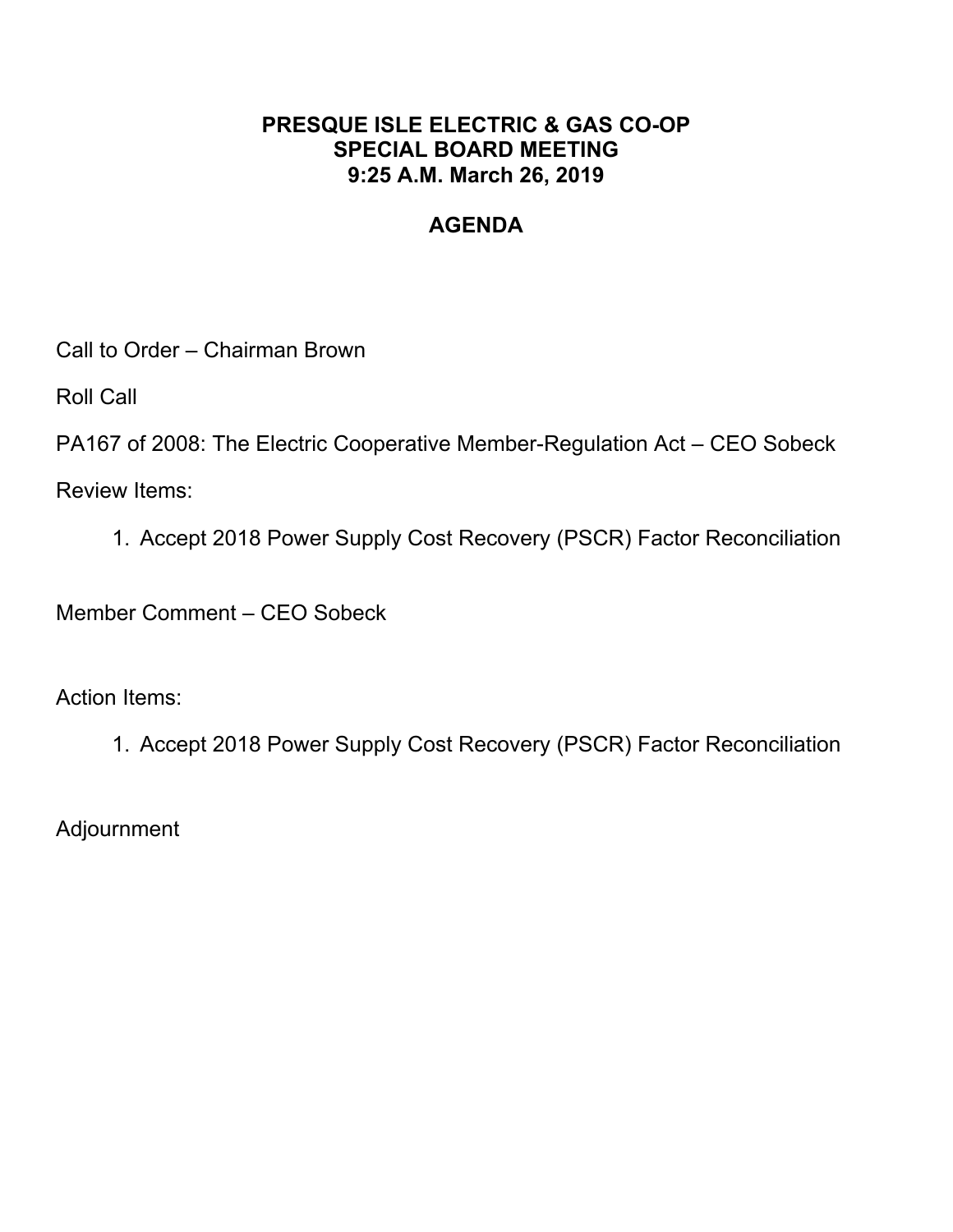### **Presque Isle Electric & Gas Co-op Proposed Rate, Tariff and Billing Rules Changes Open Member Meeting: March 26, 2019 Page 1**

| <b>Proposed Changes At A Glance</b>                                 |                                                                        |                                              |  |  |  |  |  |  |  |  |  |
|---------------------------------------------------------------------|------------------------------------------------------------------------|----------------------------------------------|--|--|--|--|--|--|--|--|--|
| 1. Reconcile 2018 Power Supply                                      |                                                                        |                                              |  |  |  |  |  |  |  |  |  |
| <b>Cost Recovery Factor Collections</b>                             |                                                                        |                                              |  |  |  |  |  |  |  |  |  |
|                                                                     |                                                                        |                                              |  |  |  |  |  |  |  |  |  |
|                                                                     |                                                                        |                                              |  |  |  |  |  |  |  |  |  |
|                                                                     |                                                                        |                                              |  |  |  |  |  |  |  |  |  |
|                                                                     |                                                                        |                                              |  |  |  |  |  |  |  |  |  |
|                                                                     | 1. Reconcile 2018 Power Supply Cost Recovery (PSCR) Factor Collections |                                              |  |  |  |  |  |  |  |  |  |
| <b>Existing Situation</b>                                           | <b>Proposed Action</b>                                                 | <b>Management Recommends</b>                 |  |  |  |  |  |  |  |  |  |
| o Power supply costs from Wolverine                                 | o Accept the reconciliation of the 2018 PSCR                           | o Approval of the Proposed                   |  |  |  |  |  |  |  |  |  |
| Power Supply Cooperative (WPSC)                                     | Factor cummulative over-collection of \$879,343.17.                    | Power Supply Cost Recovery                   |  |  |  |  |  |  |  |  |  |
| are passed through at cost to the members                           |                                                                        | Reconciliation net over-recovery             |  |  |  |  |  |  |  |  |  |
| of Presque Isle Electric & Gas Co-op.                               |                                                                        | of \$879,343.17.                             |  |  |  |  |  |  |  |  |  |
| o PIE&G, working with WPSC                                          |                                                                        | o The over-collection of \$879,343.17 will   |  |  |  |  |  |  |  |  |  |
| establishes a factor to collect or return                           |                                                                        | continue to be refunded for the remainder of |  |  |  |  |  |  |  |  |  |
| power supply costs (PSCR) that are                                  |                                                                        | the 2019 calendar year.                      |  |  |  |  |  |  |  |  |  |
| above or below the base energy rates,                               |                                                                        |                                              |  |  |  |  |  |  |  |  |  |
| based upon cost and sales forecasts.                                |                                                                        |                                              |  |  |  |  |  |  |  |  |  |
| o This PSCR Factor collection is                                    |                                                                        |                                              |  |  |  |  |  |  |  |  |  |
| reconciled annually with actual costs                               |                                                                        |                                              |  |  |  |  |  |  |  |  |  |
| and the difference is either returned or                            |                                                                        |                                              |  |  |  |  |  |  |  |  |  |
|                                                                     |                                                                        |                                              |  |  |  |  |  |  |  |  |  |
| charged to the membership.<br>o The reconciliation for the 12 month |                                                                        |                                              |  |  |  |  |  |  |  |  |  |
|                                                                     |                                                                        |                                              |  |  |  |  |  |  |  |  |  |
| period ending December 31, 2018                                     |                                                                        |                                              |  |  |  |  |  |  |  |  |  |
| indicates that there was an over-                                   |                                                                        |                                              |  |  |  |  |  |  |  |  |  |
| collection of \$879,343.17 This amount                              |                                                                        |                                              |  |  |  |  |  |  |  |  |  |
| has been rolled into the 2019 PSCR                                  |                                                                        |                                              |  |  |  |  |  |  |  |  |  |
| factor and is currently being refunded                              |                                                                        |                                              |  |  |  |  |  |  |  |  |  |
| to the membership throughout the 2019                               |                                                                        |                                              |  |  |  |  |  |  |  |  |  |
| calendar year.                                                      |                                                                        |                                              |  |  |  |  |  |  |  |  |  |
|                                                                     |                                                                        |                                              |  |  |  |  |  |  |  |  |  |
|                                                                     |                                                                        |                                              |  |  |  |  |  |  |  |  |  |
|                                                                     |                                                                        |                                              |  |  |  |  |  |  |  |  |  |
|                                                                     |                                                                        |                                              |  |  |  |  |  |  |  |  |  |
|                                                                     |                                                                        |                                              |  |  |  |  |  |  |  |  |  |
|                                                                     |                                                                        |                                              |  |  |  |  |  |  |  |  |  |
|                                                                     |                                                                        |                                              |  |  |  |  |  |  |  |  |  |
|                                                                     |                                                                        |                                              |  |  |  |  |  |  |  |  |  |
|                                                                     |                                                                        |                                              |  |  |  |  |  |  |  |  |  |
|                                                                     |                                                                        |                                              |  |  |  |  |  |  |  |  |  |
|                                                                     |                                                                        |                                              |  |  |  |  |  |  |  |  |  |
|                                                                     |                                                                        |                                              |  |  |  |  |  |  |  |  |  |
|                                                                     |                                                                        |                                              |  |  |  |  |  |  |  |  |  |
|                                                                     |                                                                        |                                              |  |  |  |  |  |  |  |  |  |
|                                                                     |                                                                        |                                              |  |  |  |  |  |  |  |  |  |
|                                                                     |                                                                        |                                              |  |  |  |  |  |  |  |  |  |
|                                                                     |                                                                        |                                              |  |  |  |  |  |  |  |  |  |
|                                                                     |                                                                        |                                              |  |  |  |  |  |  |  |  |  |
|                                                                     |                                                                        |                                              |  |  |  |  |  |  |  |  |  |
|                                                                     |                                                                        |                                              |  |  |  |  |  |  |  |  |  |
|                                                                     |                                                                        |                                              |  |  |  |  |  |  |  |  |  |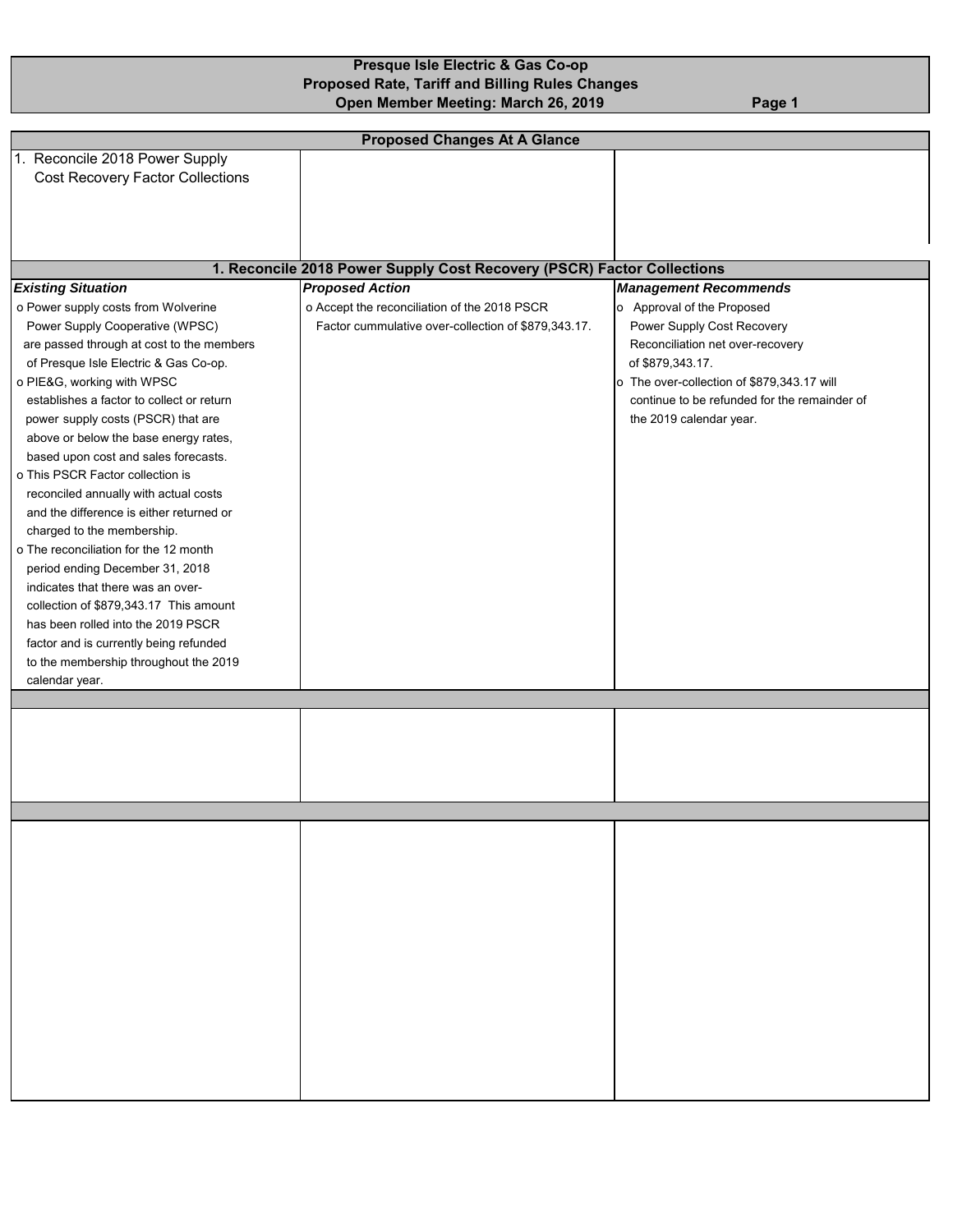### **PRESQUE ISLE ELECTRIC & GAS CO-OP BOARD RESOLUTION MARCH 26, 2019**

# **RESOLUTION 2019-MR-01 2018 POWER SUPPLY COST RECOVERY (PSCR) FACTOR RECONCILIATION**

**WHEREAS,** PIE&G transitioned to member-regulation with an effective date of September 23, 2012 thus providing that its electric rates, charges, accounting standards, billing practices, and terms and conditions of service are under authority of the board of directors and not the Michigan Public Service Commission (MPSC); and

**WHEREAS,** PIE&G staff has reviewed the 2018 PSCR Factor reconciliation exhibits with the Board of Directors; and

**WHEREAS,** the 2018 PSCR Factor reconciliation indicates that PIE&G has experienced a cumulative over-collection of power supply costs of [\\$879,343.17](https://879,343.17) for the 12 month period ending December 31, 2018; and

**WHEREAS,** PIE&G has incorporated the over-collection of [\\$879,343.17](https://879,343.17) into its 2019 PSCR Factor application.

**NOW BE IT HEREBY RESOLVED** that the PIE&G Board of Directors accepts management's 2018 ELECTRIC PSCR Factor reconciliation analysis, which indicates an over-collection of [\\$879,343.17](https://879,343.17) and directs management to continue refunding this amount to the membership through the use of the 2019 PSCR Factor.

### **CERTIFICATION**

I, Sandra Borowicz, Secretary of the Board of Directors of Presque Isle Electric & Gas Co-op, do hereby certify that the above is a true and correct copy of a resolution adopted at a special meeting of the Board of Directors of Presque Isle Electric & Gas Co-op held on March 26, 2019

By: \_\_\_\_\_\_\_\_\_\_\_\_\_\_\_\_\_\_\_\_\_\_\_\_\_\_\_\_\_

Sandra Borowicz, Secretary

Dated: \_\_\_\_\_\_\_\_\_\_\_\_\_\_\_\_\_\_\_\_\_\_\_\_\_\_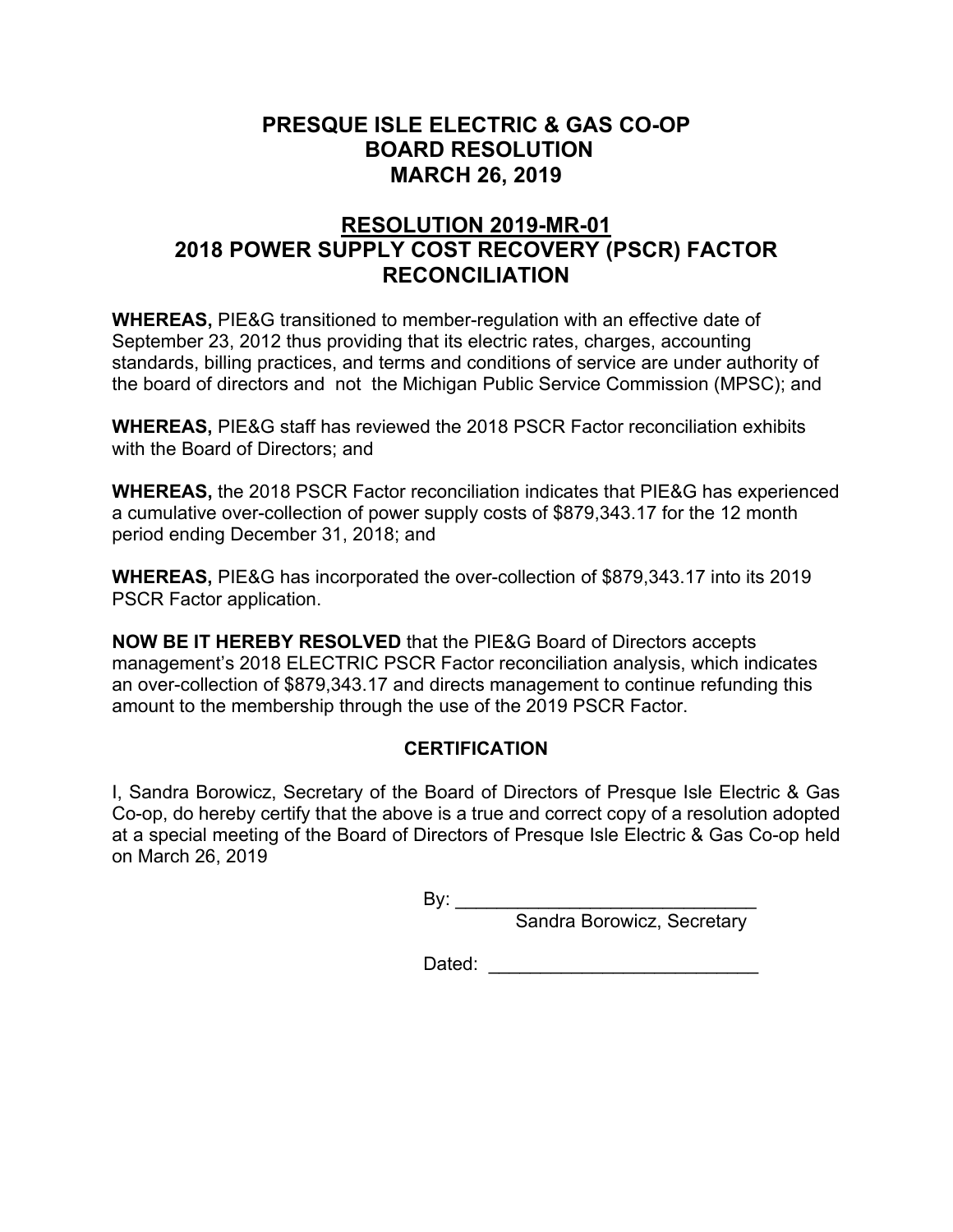#### MONTHLY REPORT OF POWER SUPPLY COST ----------------------------------------------- MICHIGAN DEPARTMENT OF COMMERCE PUBLIC SERVICE COMMISSION

 will place you in violation of the Act. This form is authorized by Act 3, P.A. 1939, as amended. Filing of this form is voluntary. However, failure to file this form or an alternative submission approved by the Commission

#### INSTRUCTIONS

----------------------------------------------

 When completed, a copy of all bills for power and fuel, and any worksheets or other documents required to support the data reported SERVICE COMMISSION, Electric Division - Audit, 6545 Mercantile, P.O. Box 30221, Lansing, Michigan 48909. Alternatively, any of the above herein are to be mailed to: MICHIGAN DEPARTMENT OF COMMERCE, PUBLIC documentation may be submitted in a microcomputer readable format approved by MPSC Staff.

 For assistance or clarification, please contact the Public Service Commission Staff at: (Area Code 517) 334-6416 ========================================================================================================

### STATUTORY REFERENCE

-------------------------------------------------------

 Not more that 45 days following the last day of each billing month in which a power supply cost recovery factor has been applied to customer's bills, the utility shall file with the commission a detailed supply cost recovery factor and the allowances for cost of power supply included in the base rates established in the latest commission order statement is promptly verified and corrected if necessary." Section 6j(11) of Act 3, P.A. 1939, as amended, sets forth: "(1) statement for that month of the revenues recorded pursuant to the power for the utility, and the cost of power supply. The detailed statement shall be in the manner and form prescribed by the commission. The commission shall establish procedures for insuring that the detailed

| NAME OF REPORTING UTILITY:                                                                                  | PRESQUE ISLE ELECTRIC COOPERATIVE |          |
|-------------------------------------------------------------------------------------------------------------|-----------------------------------|----------|
| 2. THIS REPORT FILED FOR THE COST<br><b>MONTH OF:</b>                                                       | December 2018                     |          |
| 3. IS THIS REPORT SUBMITTED AS AN<br>ORIGINAL OR REVISION? IF THIS IS<br>A REVISION, ATTACH AN EXPLANATION. | Original                          |          |
| 4. DATE OF REPORT SUBMISSION:                                                                               | None-Member Regulated             |          |
| 5. UTILITY REPRESENTATIVE TO WHOM<br>QUESTIONS REGARDING THIS<br><b>REPORT MAY BE DIRECTED - NAME:</b>      | Dawn Cryderman                    |          |
| PHONE No. (include area code):                                                                              | (989) 733-8515                    |          |
| 6. POWER SUPPLY COST RECOVERY FACTOR<br>AUTHORIZED (or requested):                                          | mills per kWh                     | $-0.590$ |

Page 1 of 2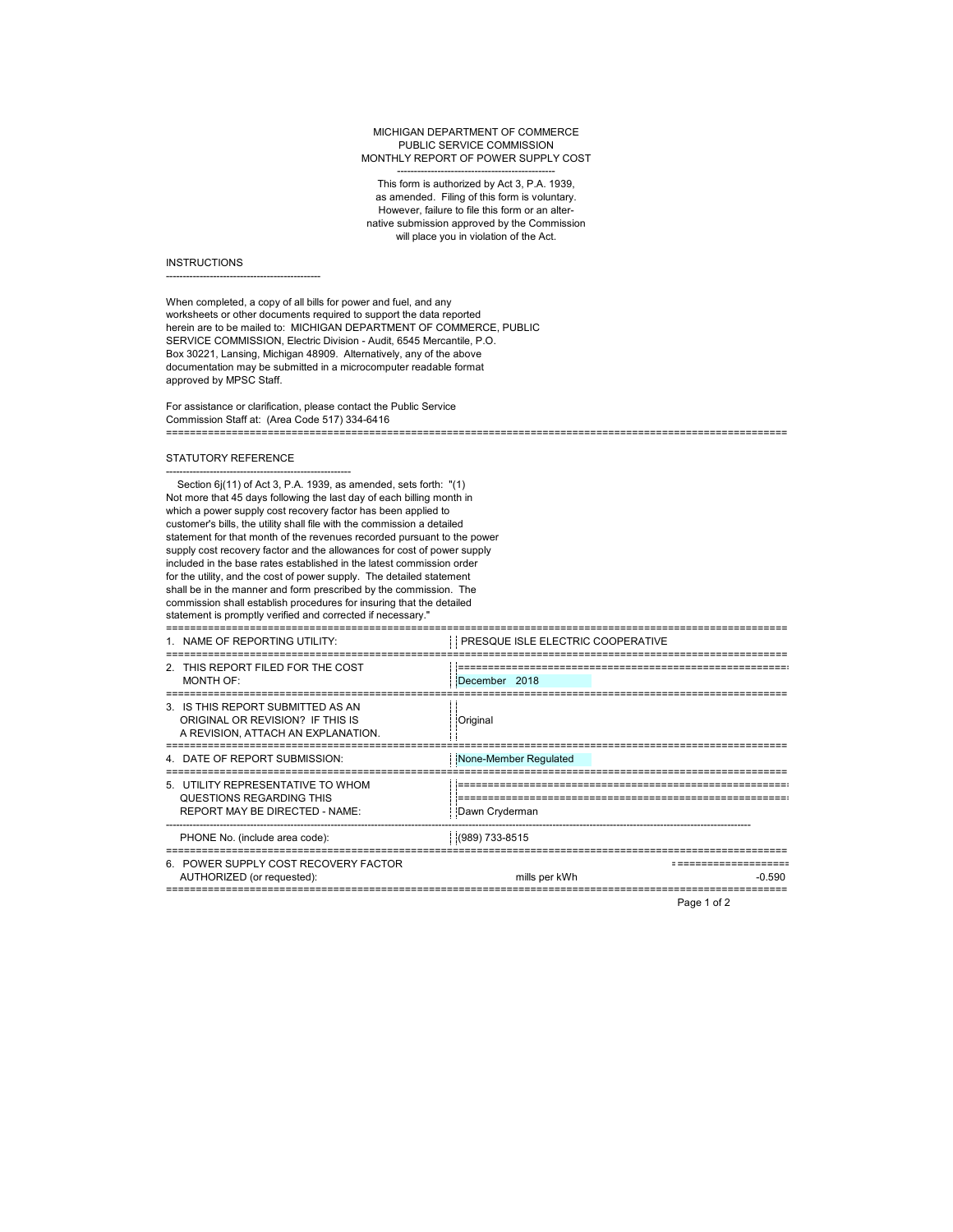| NAME OF REPORTING UTILITY:                                                                                                                                                                             | PRESQUE ISLE ELECTRIC COOPERATIVE |                |              |  |  |  |  |  |  |
|--------------------------------------------------------------------------------------------------------------------------------------------------------------------------------------------------------|-----------------------------------|----------------|--------------|--|--|--|--|--|--|
| 7. REVENUES RECORDED PURSUANT TO THE POWER SUPPLY COST<br>RECOVERY FACTOR AND THE ALLOWANCE FOR POWER SUPPLY<br>INCLUDED IN BASE RATES FOR THIS MONTH:<br>a. kWh sales subject to the PSCR clause are: | kWh                               |                | 20,886,634   |  |  |  |  |  |  |
| b. Applied PSCR factor:                                                                                                                                                                                | mills per kWh                     |                | 0.217833725  |  |  |  |  |  |  |
| c. PSCR factor revenues: (a * b)                                                                                                                                                                       |                                   | \$             | 4.549.81     |  |  |  |  |  |  |
| d. Allowance for power supply included in case rates:                                                                                                                                                  | mills per kWh                     |                | 8785         |  |  |  |  |  |  |
| e. Revenues collected pursuant to allowance for<br>power supply included in base rates: (a * d)                                                                                                        |                                   | \$             | 1,834,890.80 |  |  |  |  |  |  |
| f. TOTAL POWER SUPPLY COST REVENUE: $(c + e)$                                                                                                                                                          |                                   | \$             | 1.839.440.61 |  |  |  |  |  |  |
| 8. THE TOTAL COST OF POWER (from attached worksheets))                                                                                                                                                 |                                   |                |              |  |  |  |  |  |  |
| APPLICABLE TO SALES REPORTED ABOVE:                                                                                                                                                                    |                                   | \$             | 1,672,035.87 |  |  |  |  |  |  |
| 9. MONTHLY OVER(UNDER) COLLECTION : (7f-8)                                                                                                                                                             |                                   | $\cdot$ \$     | 167,404.74   |  |  |  |  |  |  |
| 10. TOTAL OVER/(UNDER) COLLECTION THIS PSCR YEAR                                                                                                                                                       |                                   | $\blacksquare$ | 888.463.75   |  |  |  |  |  |  |

11. Is there a major difference between actual and projected costs

this month: Please circle Yes or No (if yes, please explain)

NO

======================================================================================================== 12. Do you anticipate any significant changes which would have an

 effect on next month's projected costs? Please circle Yes or No (if yes, briefly explain the change)

### NO

======================================================================================================== 13. Authorized refund/surcharge this month due to reconciliation of prior year(s) PSCR:

| PSCR YEAR 2017 Roll In<br>MEMBER REGULATED<br>Auth.PSCR adj.(m/kWh)<br>Auth.PSCR adj.(dollars) | Ħ<br>(26,693.65) | Seasonal | Year to Date<br>$(2,338.85)$ \$ $(27,377.72)$ \$ | Remaining | 684.07   |
|------------------------------------------------------------------------------------------------|------------------|----------|--------------------------------------------------|-----------|----------|
| MEMBER REGULATED<br><b>PSCR YFAR</b><br>Auth.PSCR adj.(m/kWh)                                  | 2017 Roll In     | Monthly  | Year to Date                                     | Remaining |          |
| Auth.PSCR adj.(dollars)                                                                        | \$(164, 387.86)  | S.       | $(14,534.08)$ \$ $(172,824.38)$                  |           | 8.436.52 |
|                                                                                                |                  |          |                                                  |           |          |

Page 2 of 2